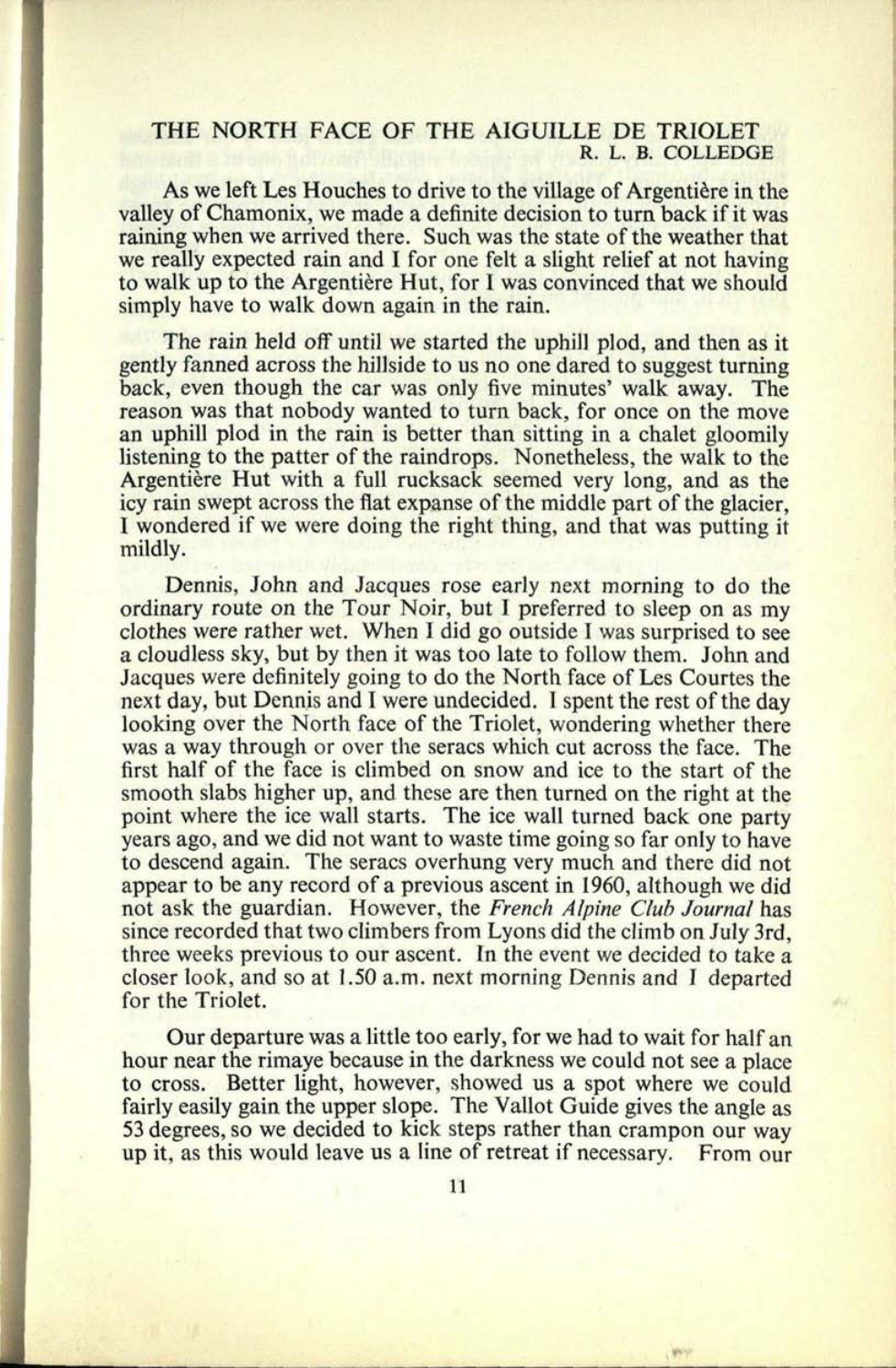position at the foot of the slope we could get no idea of our chances higher up. Fairly quickly we gained altitude, moving one at a time and leading through. This was restful, and also safer, as small though frequent powder snow avalanches flowed around us from the rocks on the upper part of the face. Every so often the snow under our feet would give a vicious crack; whenever this happened we froze in our steps, but we judged that the slope wuld not avalanche with only two on it, and pressed on upwards.

At last we were level with the two rock islands which dot the great slope high up, and soon could traverse on to a snow ridge supported by the first island. However, we quickly had to leave the sanctuary of the snow ridge in order to do a diagonal traverse up towards the snow ridge above the second rock island to our right. The climbing now became more interesting, for we were on a grea<sup>t</sup> ice slope which swept down between the two widely spaced rock islands. It was steeper than the snow slope we had just climbed, and there was a lot of step cutting in blue ice to be done although long snow patches relieved us of continuous cutting. Ice pitons were used where necessary, and when we were comfortably attached to them we could better take stock of our position. There was no danger now of our slope avalanching, but powder snow continued to enliven the proceedings by flowing from the rocks above. Due to the steepness the summit tower seemed to overhang us by a long way ; indeed it has never been climbed direct.

Progress was now much slower, and whilst we had previously kept pace with our two friends on Les Courtes, they were now reaching their summit ridge. We could easily see them on the snow. At last we reached the second snow ridge, and for the first time could clearly see the seracs. The ice wall was just above our level, huge and overhanging ; there was no question of climbing such a thing. It could only be avoided, and fortunately a narrow couloir ran up between the unclimbable rock slabs and the seracs. Our morale went up at once, but there was a lot of work to be done before we reached the narrow couloir. The slope to it was much steeper than anything on the previous part to the route, and consisted of hard blue ice with <sup>a</sup> white coating of frost.

We should have left the snow ridge at once to make a diagonal ascent of the ice slope, but we were tempted into doing several rope lengths up the good snow of the ridge before quitting it. Cutting for thirty yard runouts in the hard ice was tiring, and as each of us completed his turn he was glad to knock in his ice piton. The pitons froze in at once and were always difficult to extract. They had to be cut out, and whilst trying to lever mine out of its last inch of ice on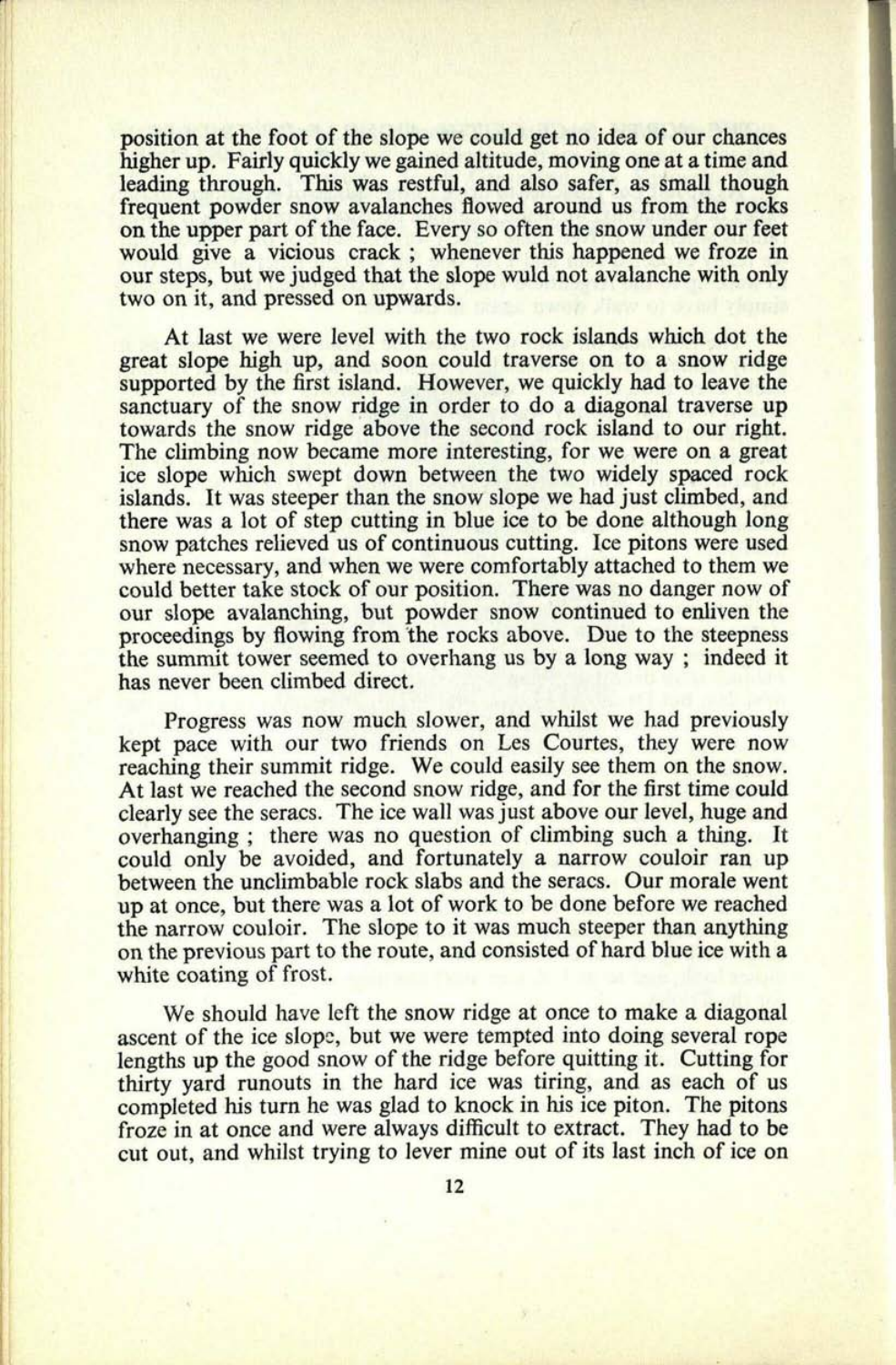one occasion it came out too quickly. Having a spare I did not risk losing my balance by grabbing for it, since Dennis was away to my right, and so I watched it slide quickly down the tremendous slope below. From then on my spare piton remained attached to my waist loop by a spare cord, and when not in use was simply slung over my shoulder.

**15. 0657**

Soon we began to pay the penalty of going too far up the snow ridge. The line of traverse was beginning to flatten out, and step cutting in steep ice always becomes more difficult the nearer the traversing line approaches the horizontal. Each step required many blows, for the angle was now steep enough to necessitate ice being cut away to make room for the calf muscles of our legs. The view downwards was superb, as the ice slope swept to the glacier; the slope was slightly concave in that it steepened towards the top. Far above was the summit tower, with the icy slabs in between ; ahead and above us was an easy snow slope supported by the seracs, a sanctuary that might have been miles away. Tension caused by the avalanches was beginning to have its effect, and I wondered if we would be permitted to reach this sanctuary. However, I continued to cut away, although I now wished I had a sling to put on my axe, as I would have felt safer cutting one-handed with the axe attached to my wrist. The ice was very hard and required many blows, so that the icy gloves did not help. One could not afford to lose an axe in such a place.

At the end of one run out I hammered in my piton only to see the ice flake away to reveal the rock slab underneath. The ice was only inches thick and in fact the slab broke free of the ice only a few feet above our heads. However, I managed to get the peg to freeze into <sup>p</sup>lace, and after two more runouts we were in the couloir, with the serac wall well below our level. We were surprised to find fifteen inches of good snow frozen into the bed of the narrow couloir, and quickly climbed it to an ice cave above our heads. The cave was a dangerous place of powder snow and dark holes and was in fact the end of a crevasse. As the couloir became ice from this point upwards, we worked our way up the lower lip of the crevasse out of the cave, and landed easily on the upper snow slope. It seemed quite flat after the ice. The time was now 1.30 p.m., so we had spent nearly nine hours on the face below.

<sup>A</sup>snow plod took us to another crevasse, where we sat on the level lower lip to eat for the first time since leaving the glacier. The route now lay up the steeper snow and ice slopes above towards the rocks of the Petites Aiguilles de Triolet to avoid another great ice wall. A traverse left to the Col Supérieur de Triolet would follow and then we could climb the easy summit rocks by the ordinary route. However,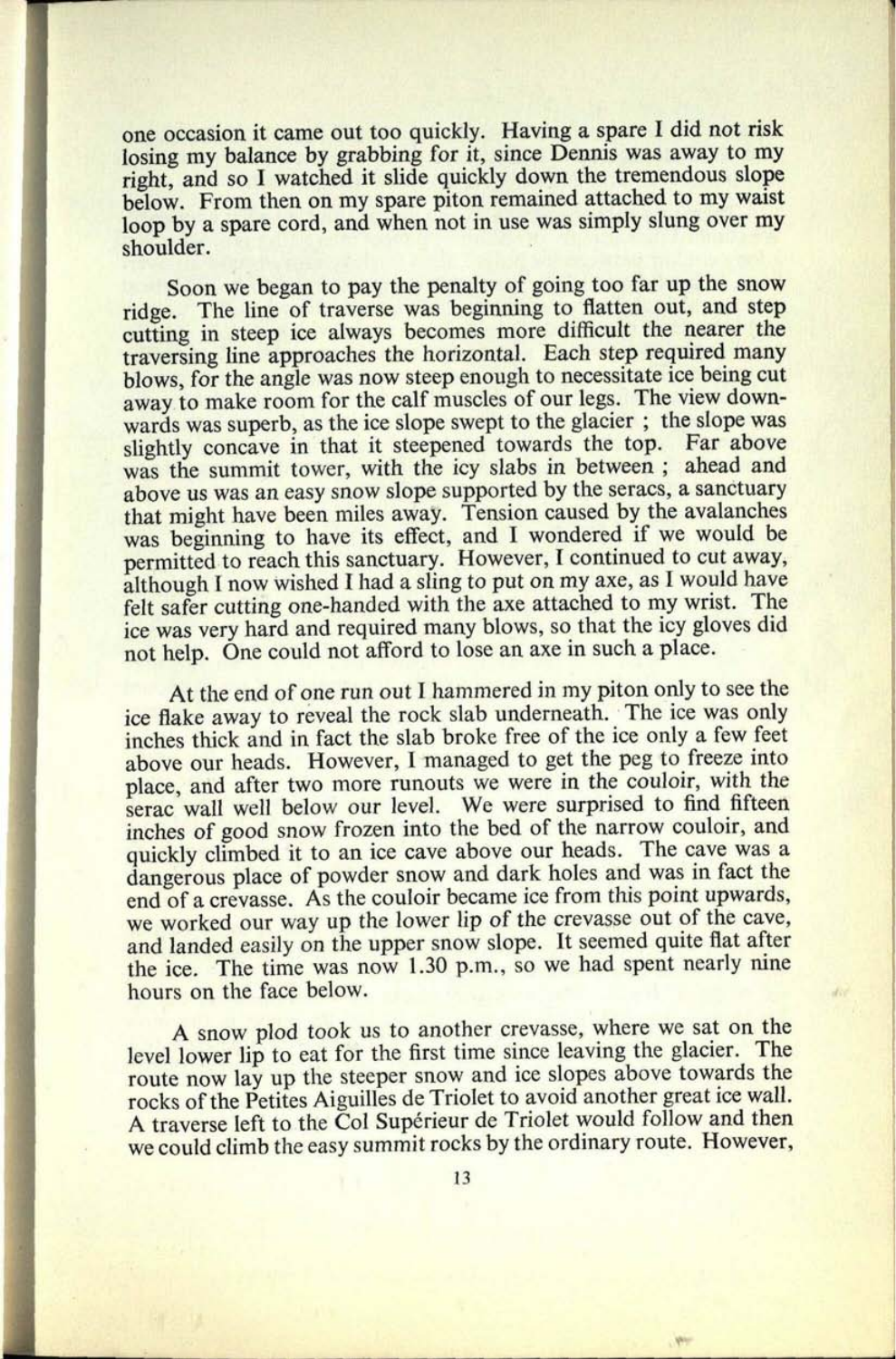we were too concerned with eating to give much thought to this as yet, so when we looked up to find no more blue sky, but a thick mist, all in the space of fifteen minutes, we were somewhat put out.

There was only one choice—to go upward and see what happened. We climbed increasingly steep snow on most interesting ground; first a long couloir between ice bulges, then a tricky move round an overhang of ice followed by a step across what seemed to be a vertical crevasse to look for better snow. Nil visibility added to the mystery and interest of route finding and played tricks with our eyes. Now a long slope led upwards, and in the mist Dennis seemed vertically above me. The snow was soft and not very deep, so we moved one at a time for safety. Rocks loomed up but we had no idea of our whereabouts ; we now seemed to be in a couloir with a rock retaining wall on our left. Were we doomed to go on for ever, eternally kicking steps in unpleasantly soft steep snow ? Surely everything comes to an end, we thought—if only we could see ahead.

I knocked in an ice peg, for the snow was now only six inches<br>thick on the ice. As Dennis came up I noticed a dark line across to<br>the right. It seemed to be another crazy vertical crevasse, but was it<br>possible it might be His rope ran out and he belayed in snow. I passed through and<br>realised the mist had played tricks with us; it was an ordinary<br>cornice on a descending ridge, and yet, I supposed, if we surmount<br>it we shall still have to go crampon tracks. People had climbed the Triolet by the ordinary route and now we knew that tracks lower down would guide us through the labyrinth of crevasses on the descent route. Life had suddenly become easier.

Dennis joined me and we consulted our watches. It was 4.10 p.m.<br>The mist was as thick as ever but with a fierce wind to hasten us on our way we raced to the comparative shelter of the Col de Triolet where we stopped to eat. The crampon tracks now disappeared, but by keeping to the right direction we soon picked up tracks in the snow which we followed all the way. This enabled us to move faster that we might have done, and we finally reached the Couvercle Hut at 6.10 p.m., in worsening weather.